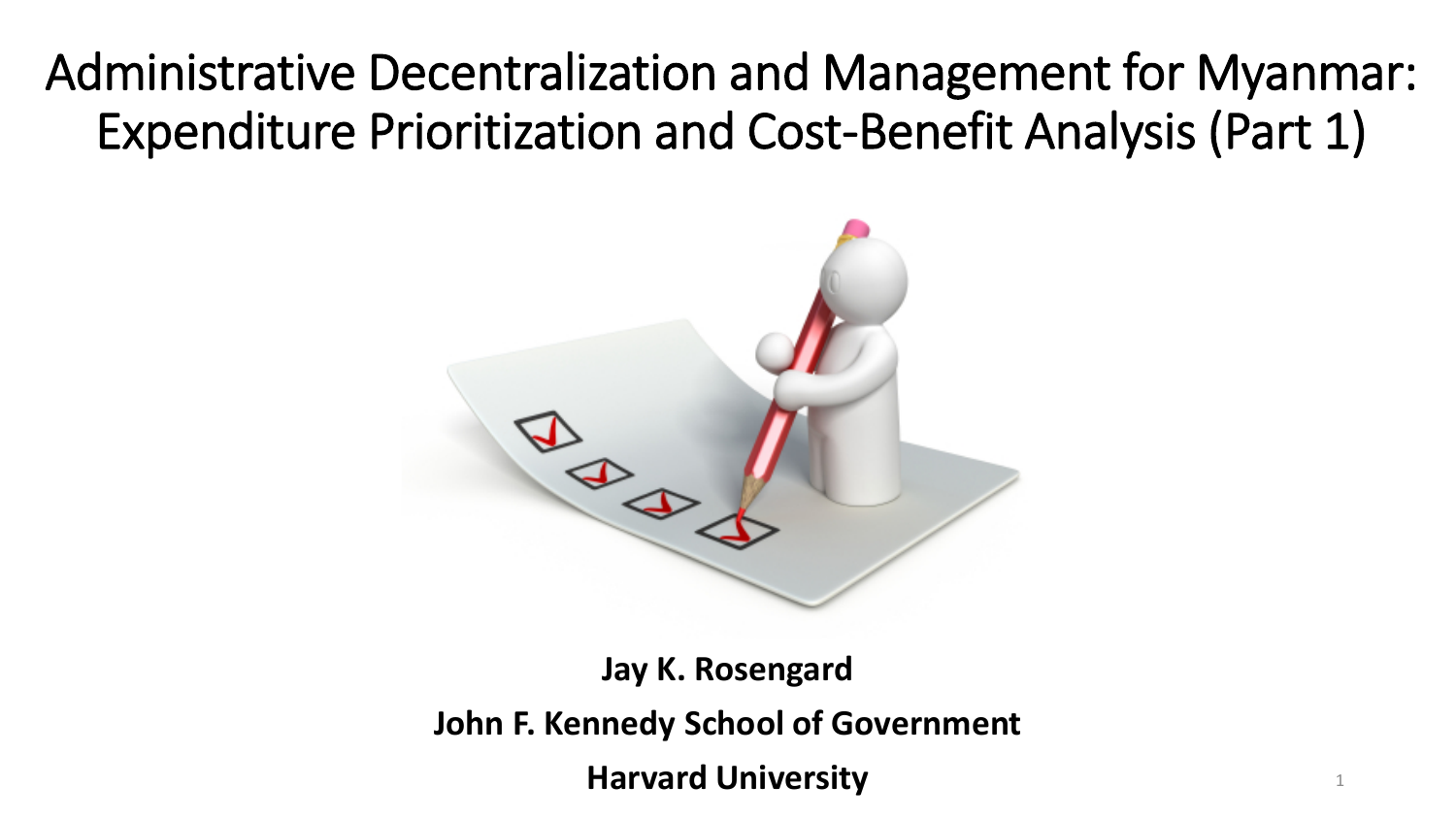## Session Roadmap: Expenditure Prioritization

- Public policy objectives
- Positive and normative analysis
- Overall strategy assessment
- Pre-expenditure assessment (next session)
- Post-expenditure assessment (tomorrow)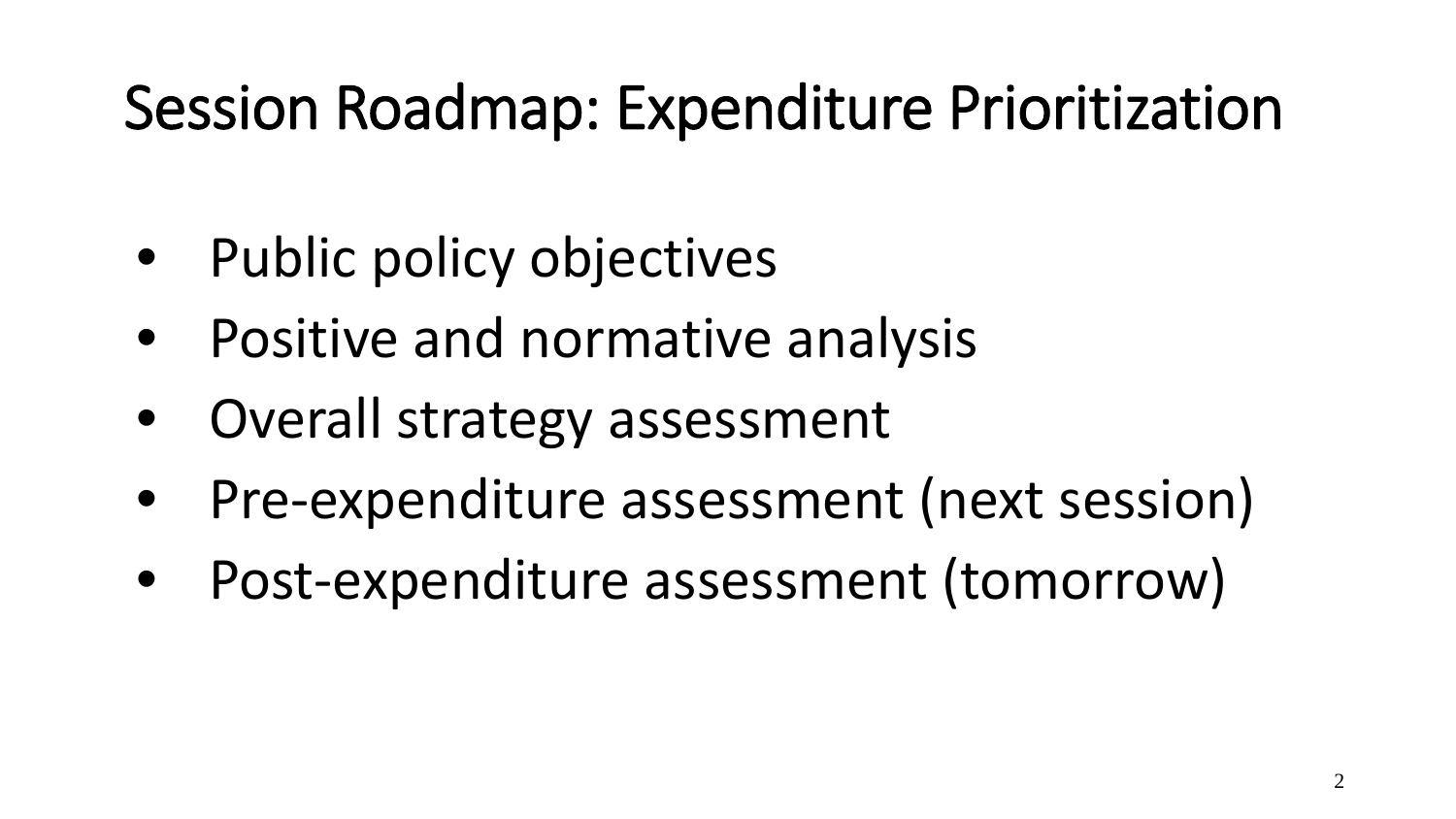# Public Policy Objectives

### The Public Sector as Leader ("Row Boat")

- Dominant position in the economy
- Principal agent of development
- Lead in development planning and implementation

The Public Sector as Enabler ("Steer Boat")

- Catalyst in economic development
- Facilitate and complement economic development initiatives of private & non-profit sectors
- $\rightarrow$  Stylized distinction: matter of degree, proper mix; varies by place and time, country context and point in history
- Avoid unintended consequences: do no harm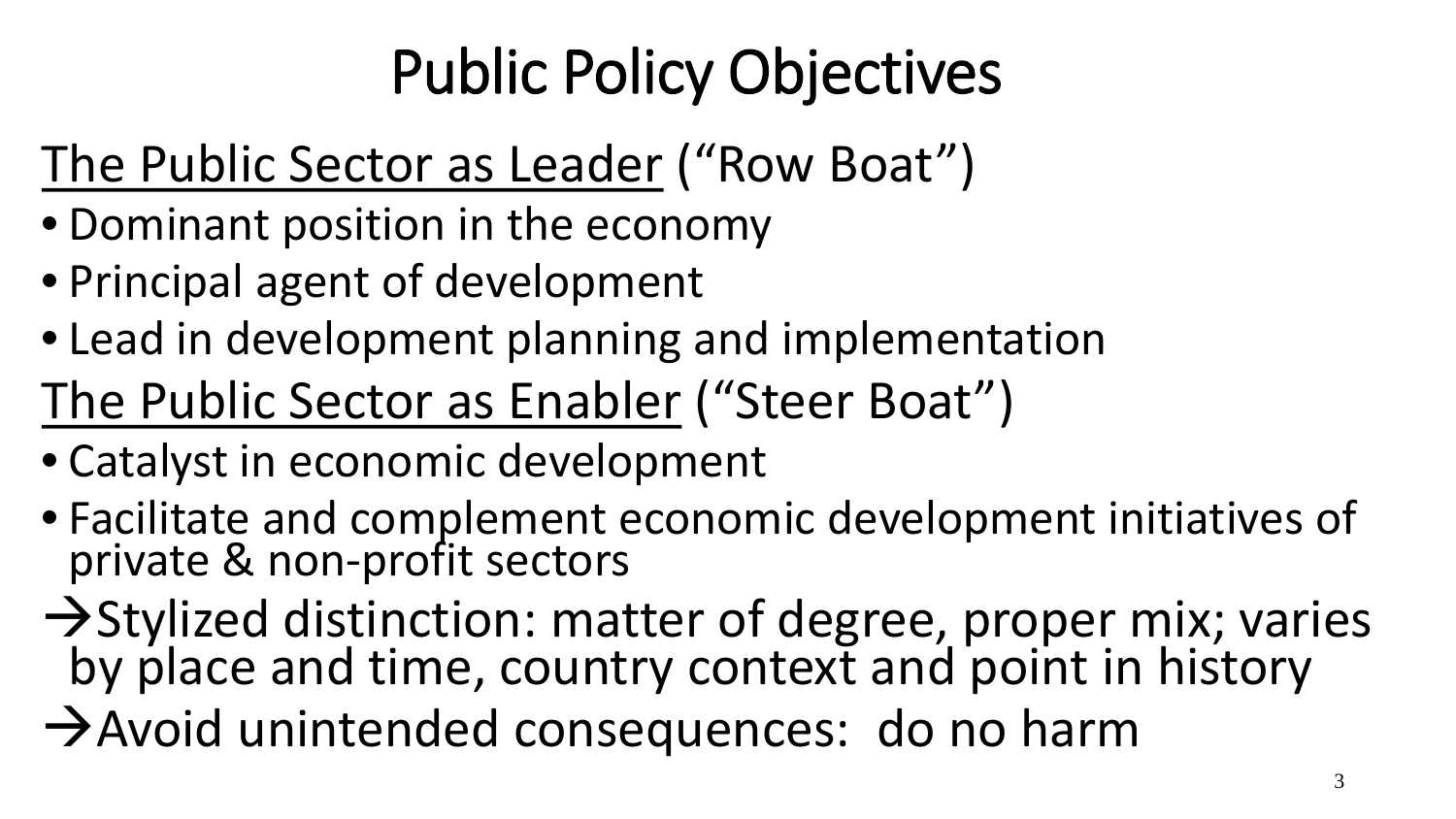# Positive vs. Normative Analysis

- Positive Analysis: "Everyone is entitled to his own opinion, but not his own facts." Daniel Patrick Moynihan, Former US Senator, New York
	- Descriptive (What Is & What Will Be)
	- Portrait of Current Economy
	- Prediction of Anticipated Effects
	- Modeling and Simulation
- Normative Analysis: " I think we Americans tend to put too high a price on unanimity, as if there were something dangerous and illegitimate about honest differences of opinion honestly expressed by honest men." J. William Fulbright, Former US Senator
	- Judgmental (What Should Be)
	- Evaluate Policy Alternatives
	- Based on Objectives, Values, Tradeoffs Between Winners and Losers
	- Utilizes Positive Economics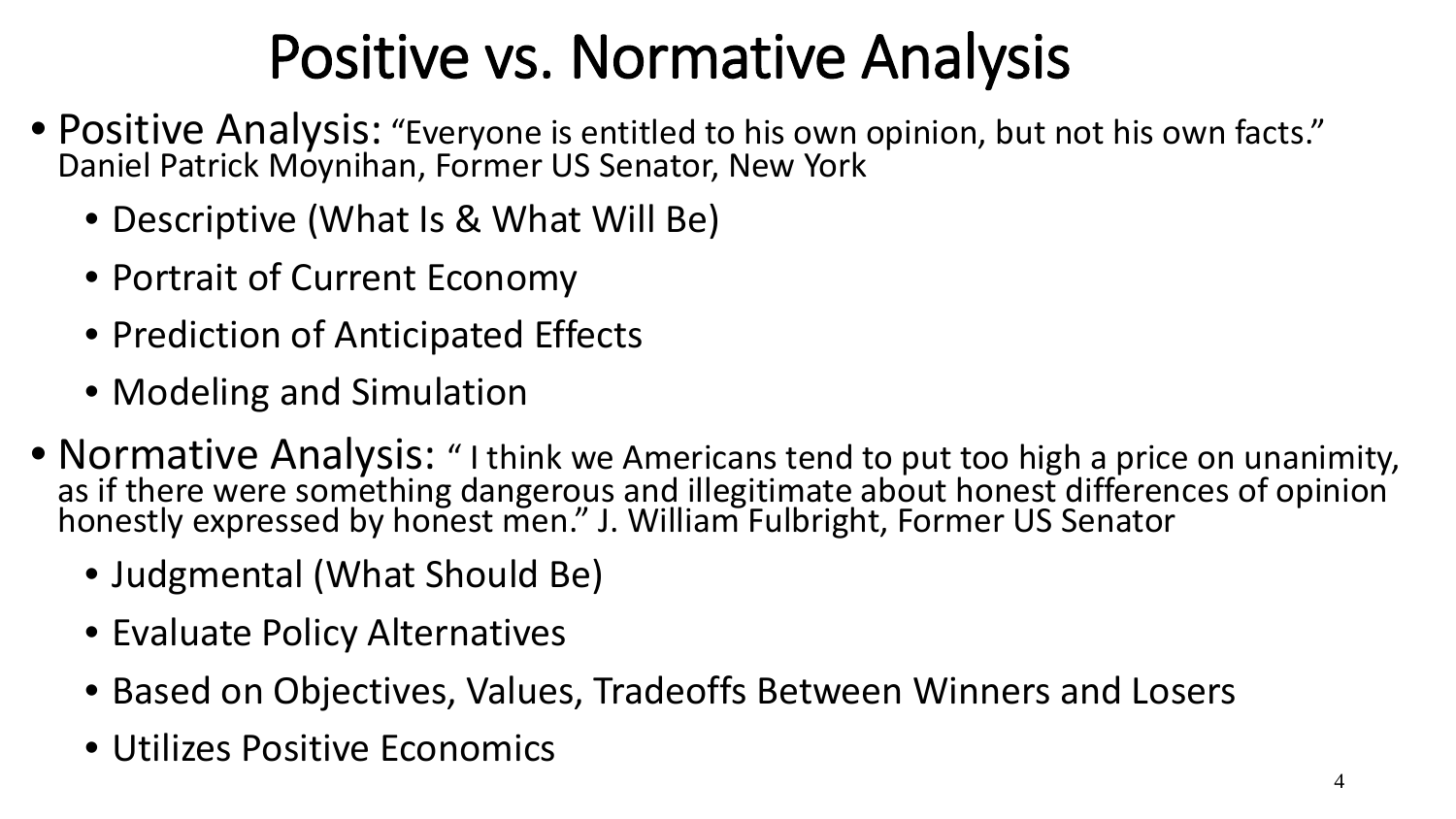### Overall Strategy Assessment: Public Expenditure Review (1)

### Public policy framework

- Public policy objectives, needs, and priorities
- Rationale for public sector intervention
	- Market failures efficiency in the allocation of resources
	- Market failures equity in the allocation of resources
- Alternative modes of public sector intervention
	- Public sector production/provision
	- Private sector production/provision with public sector regulation and perhaps taxes (if negative externalities) or subsidies (if positive externalities and public or quasi/public goods)
	- Private sector participation/public-private partnerships